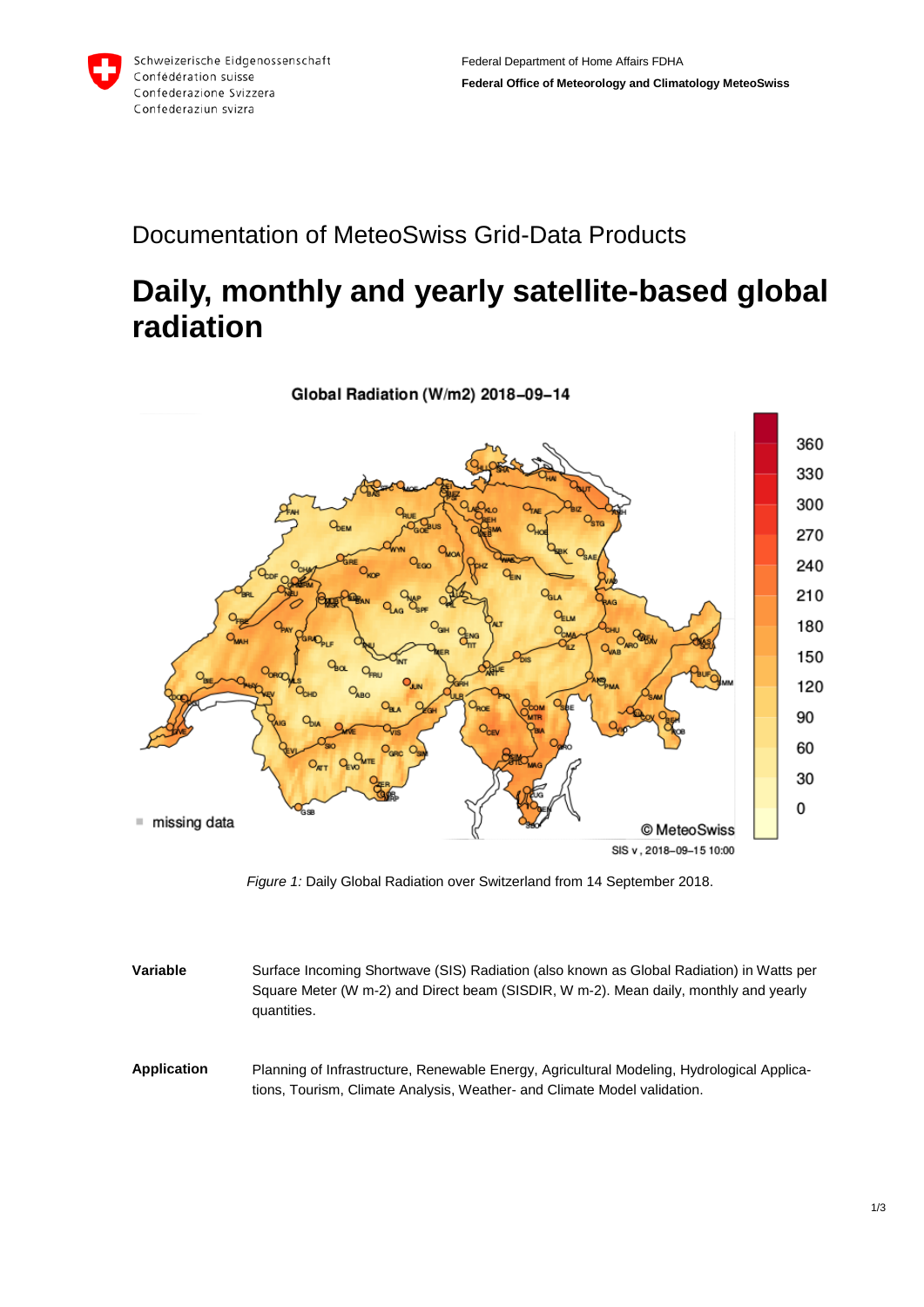## **Satellite-based Global Radiation**

**Overview** The dataset provides global radiation on a high resolution grid with validated accuracy since 2004. The dataset is entirely derived from Meteosat Second Generation (MSG) satellite measurements by use of a semi-empirical model for cloud forcing and physically-based radiative transfer model for the clear sky forcing. The method has been calibrated and validated using ground observations over Switzerland, Europe, Africa and the Middle East. Since ground-based measurements of global radiation are sparse, satellite-derived global radiation provides a superior data source especially over areas with significant terrain such as the Alps and for areas of low ground station coverage such as Africa.

> The dataset provides global radiation on a high resolution grid with validated accuracy. The dataset is entirely derived from Meteosat Second Generation (MSG) satellite measurements by use of a semi-empirical model for cloud forcing and physically-based radiative transfer model for the clear sky forcing. The method has been calibrated and validated using ground observations over Switzerland, Europe, Africa and the Middle East.

**Data base** The SEVIRI (Spinning Enhanced Visible and Infrared Imager) sensor on board the EU-METSAT Meteosat Second Generation (MSG) satellite serves as the foundation for this data set. For the processing the SEVIRI Level 1.5 data from channels 1, 2, 3, 9, 10 (0.6, 0.6, 1.6, 10.8, 12.0 um) and the channel 12 (broadband High Resolution Visible) are used. The data is processed at 15 minute intervals at the native satellite resolution. Data gaps might occur during satellite calibration, satellite maneuvers or technical failures in the transmission or EUMETSAT processing facilities.

**Method** The derivation of the global radiation is based on the Heliosat algorithm (Cano et al. 1986, Beyer et al., 1996; Hammer et al., 2003). The algorithm is based on an empirical correlation between a satellite derived cloud index and the radiation at the surface and exploits the relationship between top of the atmosphere albedo and the atmospheric transmittance.

> In order to retrieve the cloud index, a clear sky composite of the surface has to be performed. A novel probabilistic cloud mask algorithm (Khlopenkov and Trishchenko, 2007) is used to composite both the VIS reflectance and the IR brightness temperature over cloud free pixels. This information is then used to calculate the cloud index (~0: no clouds, ~1: overcast) that accounts for radiation reflected from snow in addition to attenuated radiation due to clouds. The surface radiation is calculated by scaling the modeled clear sky radiation with the cloud index. The clear sky radiation depends on the sun's elevation, surface altitude and the atmospheric state. The latter describes the radiative impact of water vapour, atmospheric aerosols, ozone, etc. on the atmospheric transmission. The atmospheric state is derived from time-varying boundary conditions (6-hourly total column water vapor and ozone by ECMWF and a monthly aerosol climatology by Kinne et al. 2008).

MeteoSwiss has furthermore implemented corrections for effects of the surrounding terrain such as shadowing, albedo, horizon and sky view. A digital elevation model from SRTM with a spatial resolution of 100 m is used to determine the topography and the horizon of each pixel.

The standard HELIOSAT algorithm is not able to distinguish between snow and clouds. This would lead to an underestimation of the surface radiation on a clear-sky day because the wrongly detected clouds cause a reduction of the incoming radiation and the additional re-flections of the snow are not considered. Modifications of the algorithm by Dürr and Zelenka (2009) have introduced a snow detection. This snow detection was enhanced by an Infrared-based cloud index for bright surface targets such as snow or desert that is especially suited for the winter period in the Alps.

The final algorithm is fully described in Stöckli (2014).